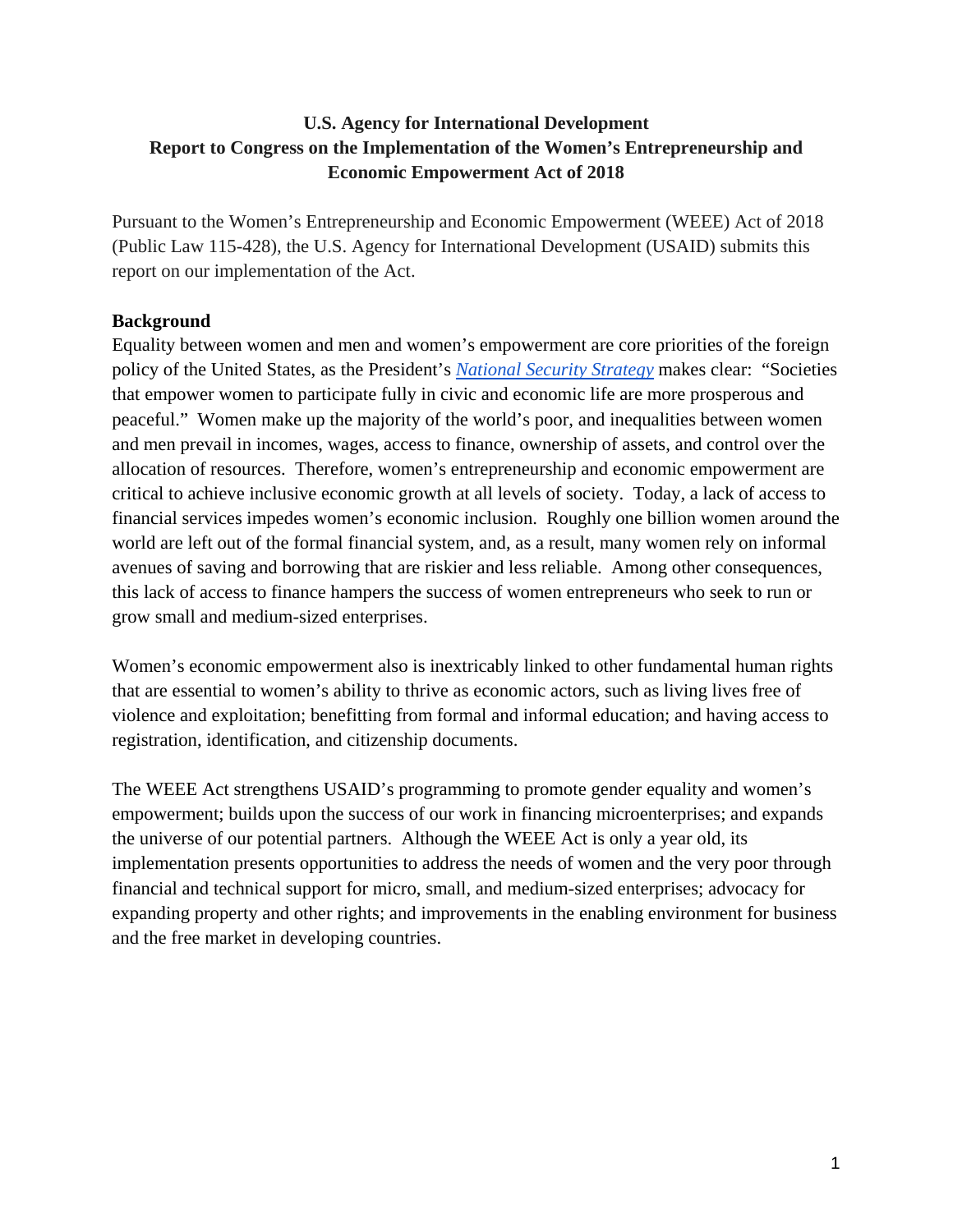#### **Improvements to the International Gender Policy Environment for Women**

USAID recognizes that achieving the goals of the WEEE Act and integrating gender equality and women's empowerment into all of our programming requires effective systems and strategies. The provisions outlined in the WEEE Act are foundational to this end; they affirm many of the processes and requirements already carried out by USAID while enabling us to take an enhanced and more systematic approach.

### *Policy Update*

USAID has taken a series of steps to implement the requirements of the WEEE Act, most crucially a forthcoming update to our Gender Equality and Female Empowerment Policy (Policy), which dates from 2012. The update to the Policy will align it more closely with the objectives set forth in the WEEE Act by reinforcing the Agency's work around reducing gender disparities in access to resources; eliminating gender-based violence and mitigating its harmful effects; and increasing the capability of women and girls to exercise their rights, determine their own life outcomes, and influence household, political and community decision-making. The update to the Policy will also extend its objectives to emphasize secured property rights and land tenure for women and improved access by women and girls to education. The revised Policy will strengthen existing requirements, including those related to gender analysis, indicators, training, the integration of gender equality and women's empowerment throughout the USAID Program Cycle, and the use and collection of data to reduce disparities between women and men across a greater number of sectors.

#### *Requirements for Gender Analyses*

A robust gender analysis, as defined in the WEEE Act, is essential to ensure USAID's plans and programs at every level have identified, and are addressing, the most-relevant gender gaps and socio-economic issues to improve the lives of women and girls and achieve U.S. development objectives. During the past year, USAID has expanded our existing requirement for a gender analysis at strategic and programmatic levels to include activity-level work.

In early 2020, USAID will launch a new Agency-wide database that will aggregate and compile gender analyses by our Missions and Operating Units to inform our strategies and the design of our projects and activities. The database will help our staff track gender analyses by region, country, and sector across the Agency. USAID will continue to track our investments in gender equality and women's empowerment and gender-based violence through budget attributions; however, beginning with programming with funds from Fiscal Year 2019, USAID has added a new Sub-Key Issue specifically to follow our investments in women's economic empowerment.

#### *Trainings and Technical Assistance*

To enable our staff to integrate gender equality and women's empowerment across the USAID Program Cycle, the Agency has expanded our training courses, to include the new Policy (upon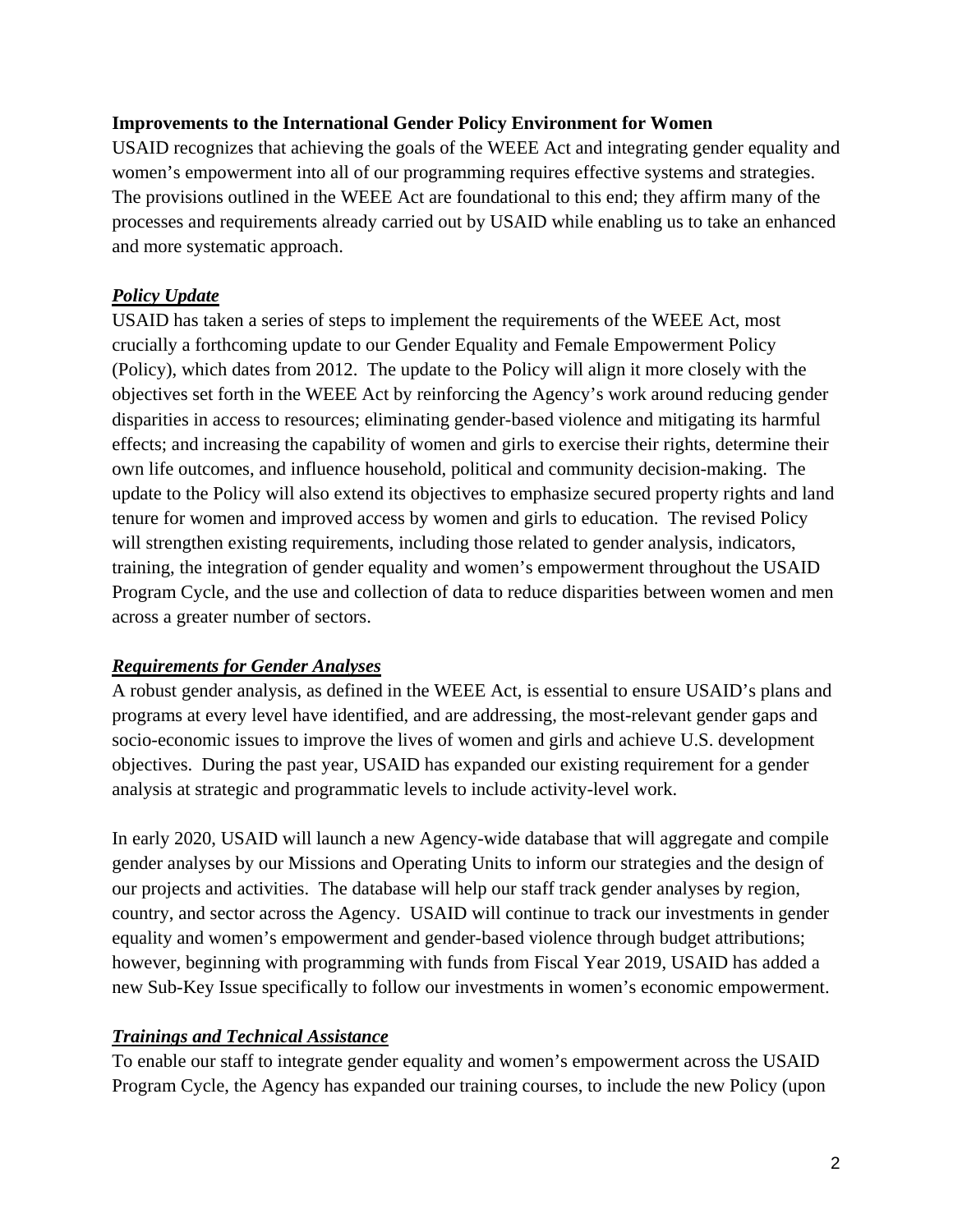its release), the WEEE Act, and other recent strategies and initiatives, including new offerings for implementing partners. Washington-based staff also will provide more technical assistance on gender analyses, the design of programs, and evaluation.

Notably, USAID held a global conference in November 2019 that brought together, for the first time, our gender advisors, Washington-based leadership, and employees who are involved in promoting gender equality and women's empowerment stakeholders at more than 50 of our field Missions. The group learned about the requirements of the WEEE Act, the Women's Global Development and Prosperity (W-GDP), and best practices and resources in gender-related programming, with the goal of building a stronger Agency Community of Practice on equality between women and men and women's empowerment.

#### **Investments in Micro, Small, and Medium-Sized Enterprises**

## *Findings and Evidence*

Through decades of experience in evaluation, USAID has learned that traditional microfinance is only one piece of a larger strategy to alleviate poverty sustainably. Additional interventions are required to generate economic growth and create jobs. These include access to a variety of appropriate financial services, the creation of an enabling environment that fosters the formation and growth of firms, and improved access to knowledge about how to identify and pursue business opportunities. Together, these can create economic pathways for all, especially for women, as employees of growing firms, as business owners, and as sole proprietors.

USAID also has learned that the most-appropriate set of financial services and other interventions differs depending on the target population. For households classified as very poor, savings can be the most important financial service, combined with tools and assistance to help smooth incomes when earnings are inconsistent (such as in smallholder farming), which builds resilience to keep families from sliding deeper into poverty. Access to credit is most beneficial for firms that are growth-oriented, such as micro, small, and/or medium-sized enterprises (MSMEs). This evidence and experience strongly suggests that expanded focus to growing MSMEs is critical to create jobs and achieve greater development impact.

In emerging markets, small and medium-sized enterprises  $(SMEs)^1$  $(SMEs)^1$  create four out of five new jobs. The inclusive growth and job-creation led by SMEs helps poor and very poor households escape poverty the most.<sup>[2](#page-2-1)</sup> As captured in the WEEE Act, greater alleviation of poverty can occur by expanding our focus from traditional microenterprise-only assistance to include MSMEs, by enabling and leveraging free-market forces to the greatest extent possible. This

<span id="page-2-0"></span> <sup>1</sup> <http://www.worldbank.org/en/topic/smefinance>

<span id="page-2-1"></span><sup>&</sup>lt;sup>2</sup> Mueller, B., & Chan, M.-K. (2015). Wage labor, agriculture-based economies, and pathways out of poverty. Washington, DC: United States Agency for International Development. Retrieved fro[m](http://pdf.usaid.gov/pdf_docs/PA00KDMT.pdf) [http://pdf.usaid.gov/pdf\\_docs/PA00KDMT.pdf](http://pdf.usaid.gov/pdf_docs/PA00KDMT.pdf)